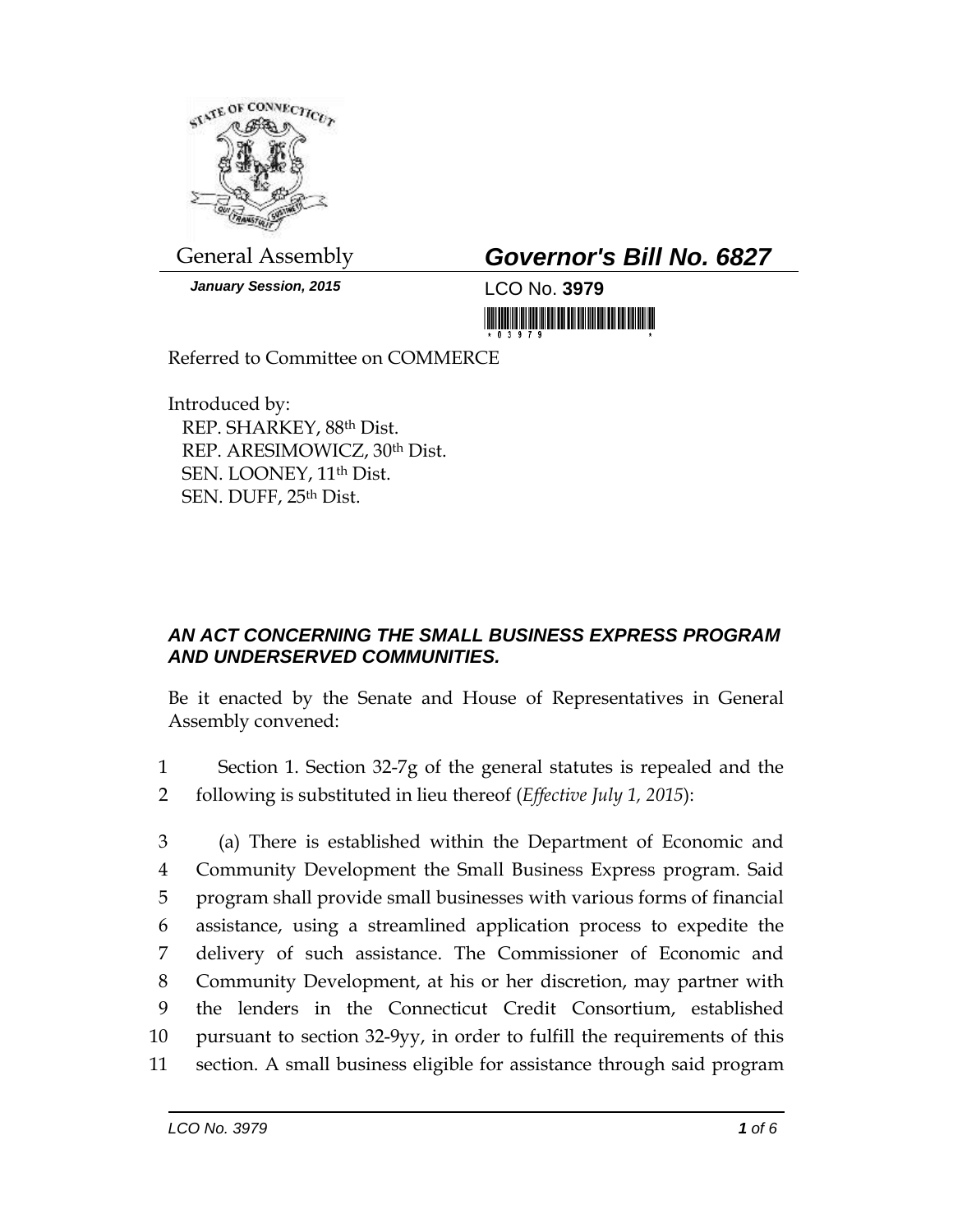shall **[**, as of June 15, 2012,**]** (1) employ **[**, on at least fifty per cent of its working days during the preceding twelve months,**]** not more than one hundred employees, (2) have operations in Connecticut, **[**(3) have been registered to conduct business for not less than twelve months, and (4)**]** 16 and (3) be in good standing with the payment of all state and local taxes and with all state agencies.

 (b) The Small Business Express program shall consist of various components, including (1) a revolving loan fund, as described in subsection (d) of this section, to support small business growth, (2) a job creation incentive component, as described in subsection (e) of this section, to support hiring, and (3) a matching grant component, as described in subsection (f) of this section, to provide capital to small 24 businesses that can match the state grant amount. Said program may include a loan fund, established in collaboration with private sector 26 lenders doing business in Connecticut, as described in subsection (g) of this section, to provide small businesses in the state with access to capital. The Commissioner of Economic and Community Development shall work with eligible small business applicants to provide a package of assistance using the financial assistance provided by the Small Business Express program and may refer small business applicants to the Subsidized Training and Employment program established pursuant to section 31-3pp and any other appropriate state program. Notwithstanding the provisions of section 32-5a regarding relocation limits, the department may require, as a condition of receiving financial assistance pursuant to this section, that a small business receiving such assistance shall not relocate, as defined in **[**said**]** section 32-5a, for five years after receiving such assistance or during the term of the loan, whichever is longer. All other conditions and penalties imposed pursuant to **[**said**]** section 32-5a shall continue to apply to such small business.

 (c) The commissioner shall establish a streamlined application process for the Small Business Express program. The small business applicant may receive assistance pursuant to said program not later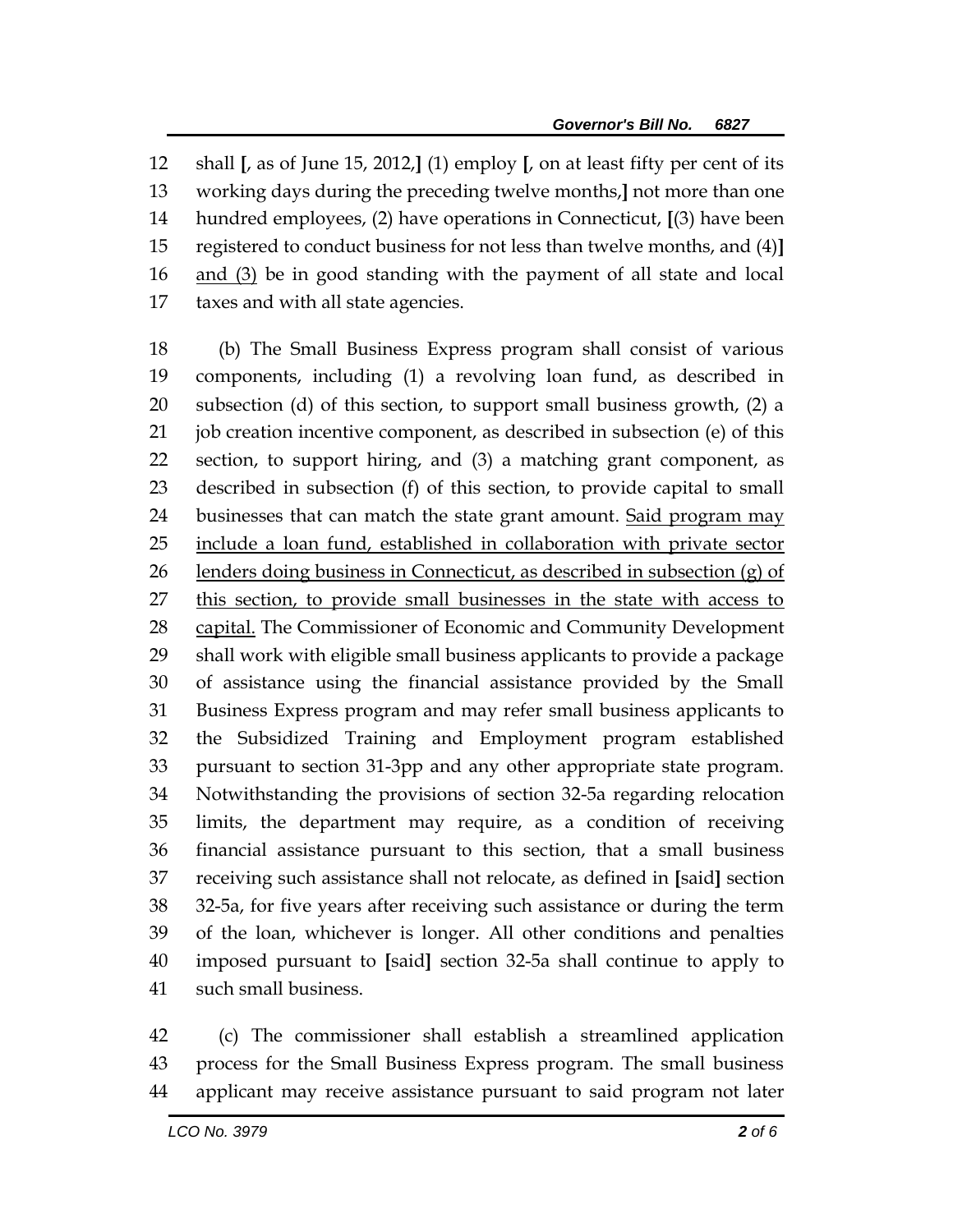than thirty days after submitting a completed application to the department. Any small business meeting the eligibility criteria in subsection (a) of this section may apply to said program. The commissioner shall give priority for available funding to small businesses creating jobs and may give priority for available funding to (1) economic base industries, as defined in subsection (d) of section 32- 222, including, but not limited to, those in the fields of precision manufacturing, business services, green and sustainable technology, bioscience and information technology, and (2) businesses attempting to export their products or services to foreign markets.

 (d) (1) There is established as part of the Small Business Express program a revolving loan fund to provide loans to eligible small businesses. Such loans shall be used for acquisition or purchase of machinery and equipment, construction or leasehold improvements, relocation expenses, working capital or other business-related expenses, as authorized by the commissioner.

 (2) Loans from the revolving loan fund may be in amounts from **[**ten**]** one thousand dollars to a maximum of one hundred thousand dollars, shall carry a maximum repayment rate of four per cent and shall be for a term of not more than ten years. The department shall review and approve loan terms, conditions and collateral requirements in a manner that prioritizes job growth and retention.

 (3) Any eligible small business meeting the eligibility criteria in subsection (a) of this section may apply for assistance from the revolving loan fund, but the commissioner shall give priority to applicants that, as part of their business plan, are creating new jobs that will be maintained for not less than twelve consecutive months.

 (e) (1) There is established as part of the Small Business Express program a job creation incentive component to provide loans for job creation to small businesses meeting the eligibility criteria in subsection (a) of this section, with the option of loan forgiveness based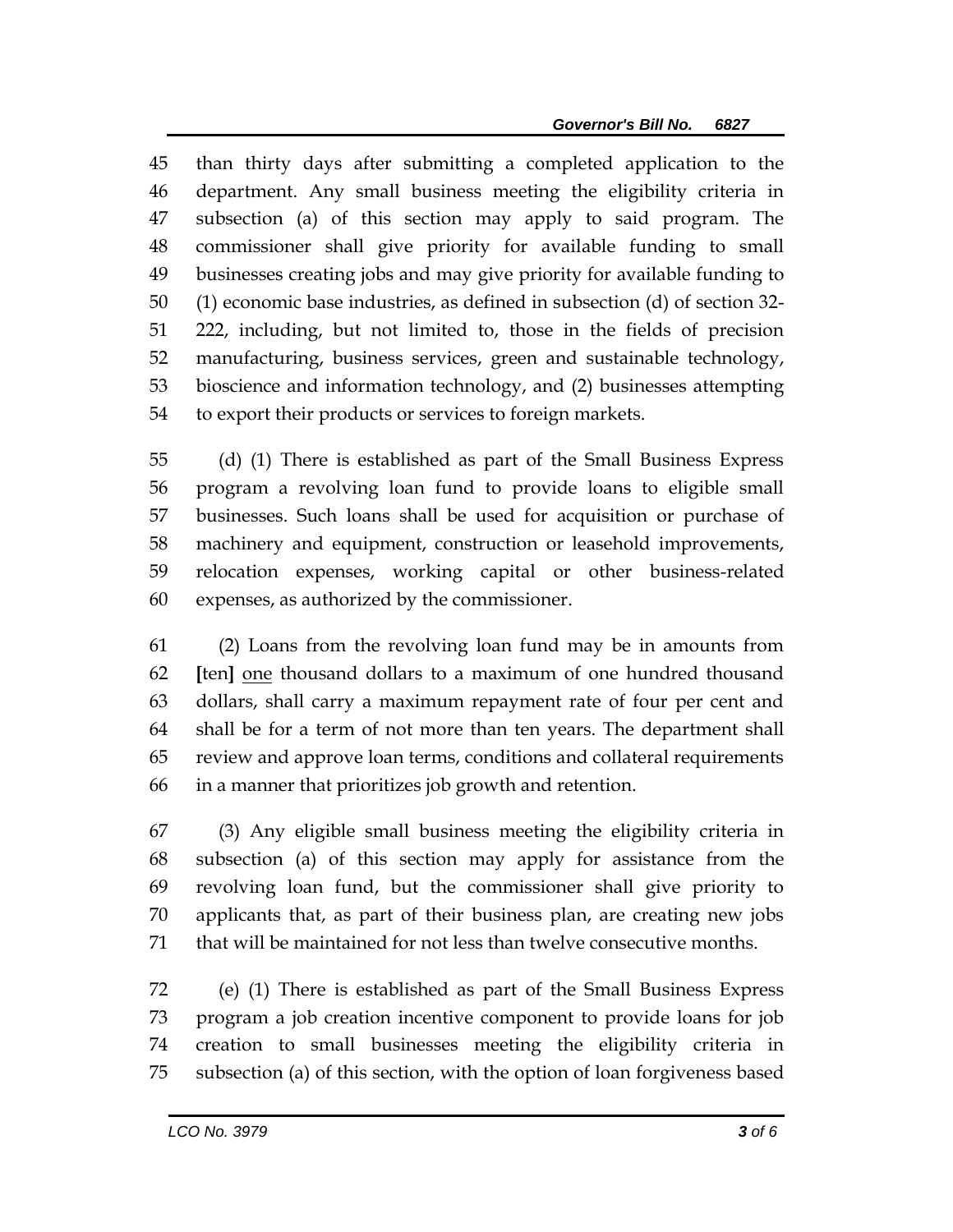on the maintenance of an increased number of jobs for not less than twelve consecutive months. Such loans may be used for training, marketing, working capital or other expenses, as approved by the commissioner, that support job creation.

 (2) Loans under the job creation incentive component may be in amounts from **[**ten**]** one thousand dollars to a maximum of three hundred thousand dollars, shall carry a maximum repayment rate of four per cent and shall be for a term of not more than ten years. Payments on such loans may be deferred, and all or part of such loan may be forgiven, based upon the commissioner's assessment of the small business's attainment of job creation goals. The department shall review and approve loan terms, conditions and collateral requirements in a manner that prioritizes job creation.

 (f) (1) There is established as part of the Small Business Express program a matching grant component to provide grants for capital to small businesses meeting the eligibility criteria in subsection (a) of this section. Such small businesses shall match any state funds awarded under this program. Grant funds may be used for ongoing or new training, working capital, acquisition or purchase of machinery and equipment, construction or leasehold improvements, relocation within the state or other business-related expenses authorized by the commissioner.

 (2) Matching grants provided under the matching grant component may be in amounts from **[**ten**]** one thousand dollars to a maximum of one hundred thousand dollars. The commissioner shall prioritize applicants for matching grants based upon the likelihood that such grants will assist applicants in maintaining job growth.

 (3) The commissioner may waive the matching requirement for grants under this subsection for working capital to small businesses located within distressed municipalities, as defined in section 32-9p.

## (g) The commissioner, in collaboration with private sector lenders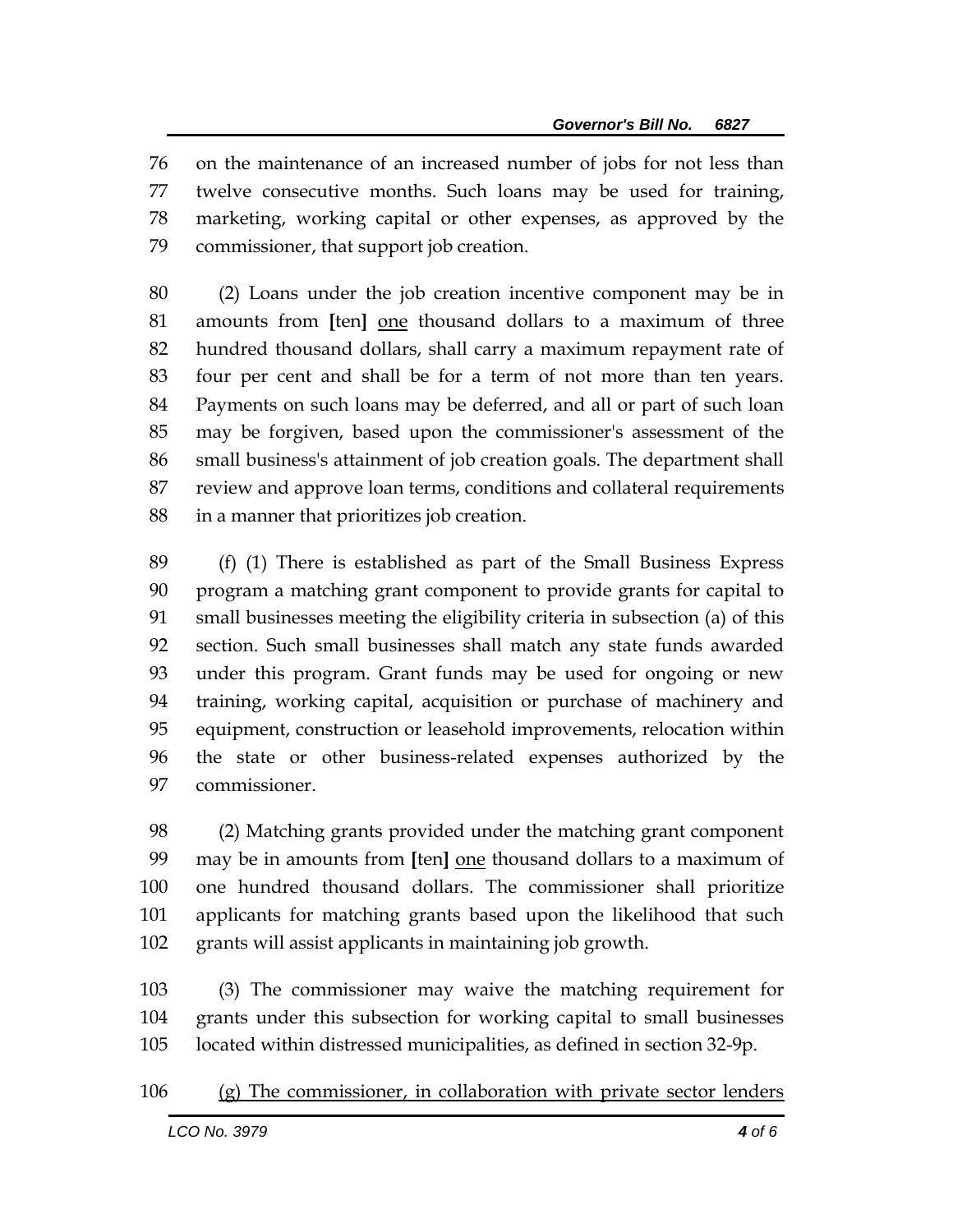doing business in Connecticut, may establish, as part of the Small Business Express program, a loan fund to provide small businesses in 109 the state with access to capital. Such capital shall be used for acquisition or purchase of machinery and equipment, construction or leasehold improvements, relocation expenses, working capital or other business-related expenses, as authorized by the commissioner. Such loan fund shall be administered by the Department of Economic and Community Development. The commissioner may allocate not more than ten per cent of available funding under the Small Business 116 Express program to such loan fund.

 (h) The commissioner, in consultation with community leaders, may identify populations underserved by the Small Business Express program in municipalities that have a population of more than seventy thousand. Notwithstanding subsection (c) of this section, the commissioner may give priority for available funding to businesses owned by populations identified pursuant to this subsection. The commissioner shall include in the report described in subsection (i) of this section a summary of such identification efforts and any assistance 125 granted to such businesses, provided such identification occurs.

 **[**(g)**]** (i) Not later than June 30, 2012, and every six months thereafter, the commissioner shall provide a report, in accordance with the provisions of section 11-4a, to the joint standing committees of the General Assembly having cognizance of matters relating to finance, revenue and bonding, appropriations, commerce and labor. Such report shall include available data on (1) the number of small businesses that applied to the Small Business Express program, (2) the number of small businesses that received assistance under said program and the general categories of such businesses, (3) the amounts and types of assistance provided, (4) the total number of jobs on the date of application and the number proposed to be created or retained, and (5) the most recent employment figures of the small businesses receiving assistance. The contents of such report shall also be included in the department's annual report.